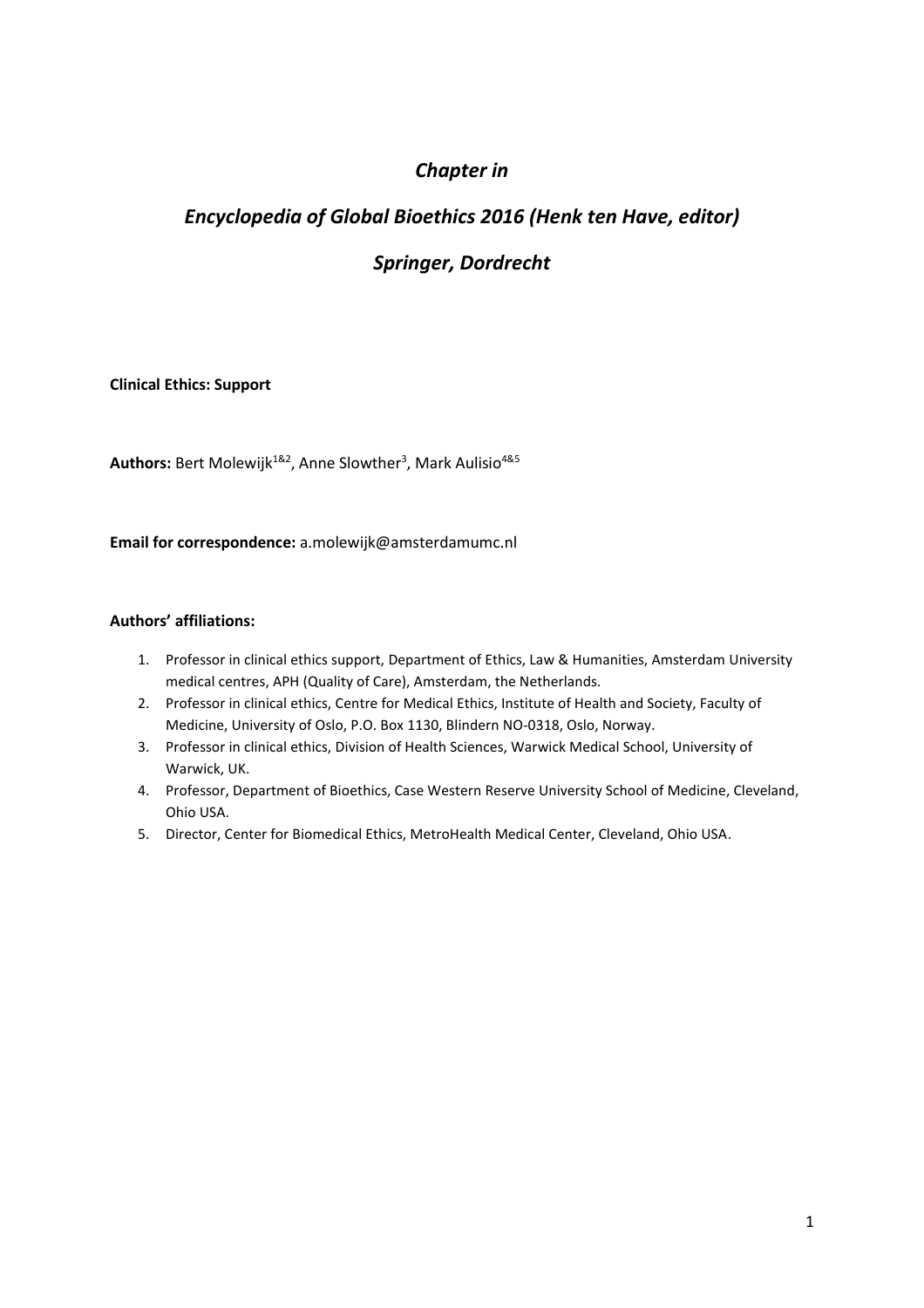# **Clinical ethics: support**

## **Abstract**

Clinical ethics support services (CESS) are services that aim at supporting health care professionals (including ancillary staff, managers and directors), patients and their families when being confronted with an ethical concern, question or dilemma. CESS is increasingly being implemented in USA, Canada, Europe and slowly also within other parts of the world. Delivery of CESS is often categorised broadly speaking into three different models : clinical ethics committees (CEC), individual ethics consultants (EC), and facilitation of moral case deliberation (MCD). Strengths and weaknesses of these three models are discussed. Furthermore, attention is being paid to the ongoing debate on quality and training of CES. Finally, this entry ends with a brief summary on the current developments concerning the evaluation of CESS, CESS outcomes and CESS's impact on quality of care.

**Key words**: clinical ethics, clinical ethics support, clinical ethics committees, ethics consultant, moral case deliberation, quality and training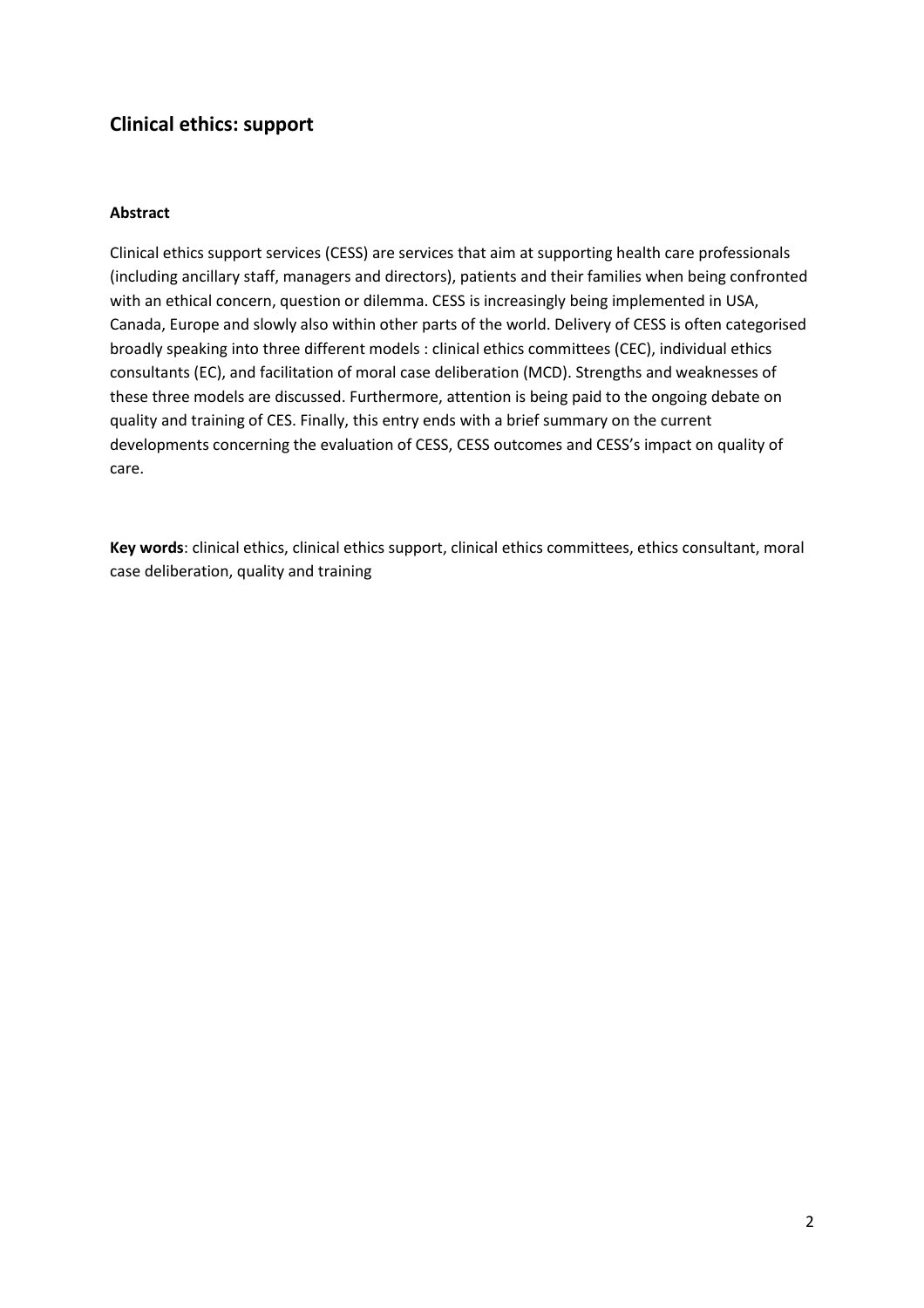## **Introduction**

Clinical ethics support services (CESS) are services that aim at supporting health care professionals (including ancillary staff, managers and directors), patients and their families when being confronted with an ethical concern, question or dilemma. These ethical issues are often related to uncertainty or disagreement related to the definition of good patient care. However, some CESS also offer support for ethical issues concerning multidisciplinary team cooperation, prioritizing of limited financial sources, (human resource) management, institutional policies, etc. (this entry will not deal with research ethics committees such as: Institutional Review Boards). Delivery of clinical ethics support (CES) is often categorised broadly speaking into three different models: clinical ethics committees (CEC), individual ethics consultants (EC), and facilitation of moral case deliberation (MCD). One should not neglect the fact that there are also various kinds of *implicit* ways of giving or receiving support, such as education, team meetings, ethics guidelines, quality assurance protocols, etc. Furthermore, there are also ethics support services on the national level (e.g. a general or specific national ethics committee or advisory board). However, due to the limited scope of this chapter there will only be attention for explicit forms of CES within health care institutions.

In health care practice, there exists a huge variety in the way CES is organized and performed, both within and among these three models of services. Furthermore, CES can be offered out of different and sometimes even conflicting theoretical backgrounds. The normative status of the ethics support usually also differs (Pedersen et al, 2010); ranging, for example, from thinking along with those who asked for the ethics support, to giving advice, or to judging and sanctioning behaviour of health care professionals. CES staff, trainers in CES, researchers in CES and policy makers within the field of CES focus within their work on, among others things: the organisation and implementation of CESS, the practical and methodological use of CESS in health care institutions, the training of CES staff, the development of quality guidelines for CESS and the accreditation of CES staff, the development of new forms or combinations of CES, the evaluation of CESS itself and their impact on quality of care, moral competence of health care professionals and team cooperation. The interest in CESS is growing in both clinical practice, education and also evaluation science (especially in Western medicine). See for example the increase of CESS related papers in (clinical) ethics journals (such as: *Journal of Clinical Ethics*; *Clinical Ethics*; *Bioethics*; *Journal of Hospital Ethics*; *HEC Forum*; *BMC Medical Ethics*; *Bioethics, American Journal of Bioethics*; *Medicine, Health Care and Philosophy*; *Nursing Ethics*; *Journal of Medical Ethics*; *Bioethica Forum*; *Hastings Center Report*) and the interest for clinical ethics associations and/or conferences (such as: *American Society Bioethics & Humanities* (ASBH); *European Association for Centres of Medical Ethics* (EACME); *European Clinical Ethics Network* (ECEN); *International Conferences on Clinical Ethics and Consultation* (ICCEC); *International Association of Bioethics* (IAB)).

The aim of this entry is to give a brief introduction to the meaning and relevance of clinical ethics support in the USA, Canada and Europe, its various forms and methods, and some recent developments in research, training and quality assessment in CES.

## **1. Three models of explicit Clinical Ethics Support Services**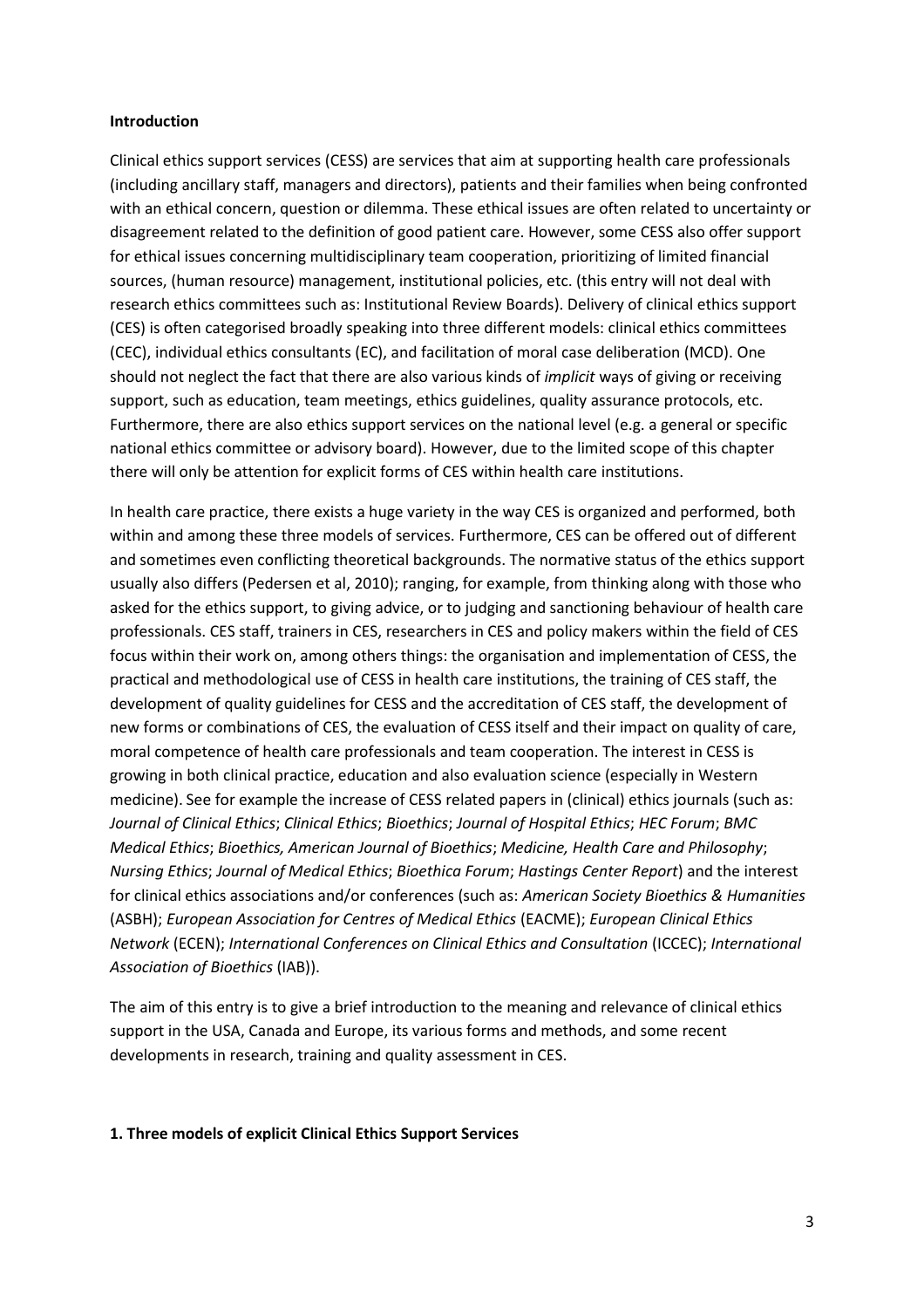Clinical ethics support services, though variously characterized, can roughly be defined as services to assist in the identification, analysis and resolution of value conflicts or moral uncertainties that emerge in health care practice (Aulisio, Arnold, & Youngner, 2000). Three well-known models of CES are: clinical ethics committees (CEC; including also 'ethics teams' or 'ethics working groups'), ethics consultants (either individual or as a small team), and facilitation of moral case deliberation (MCD). Though they first emerged in North America, CESS are now present within many health care institutions in Western medicine (Slowther et al, 1999). In this section three models of CESS and some specific characteristics of each model are being presented.

## Clinical ethics committees

Clinical ethics committees (CECs), sometimes called hospital ethics committees, are the dominant form of clinical ethics support services in many countries, either as a standalone service or in conjunction with individual or small team ethics consultants (see below). Their development and integration within health care institutions have been driven either by a 'top down' legal or regulatory requirement (for example in the US and Norway) or by a 'bottom up' perceived need for support by clinicians (for example the UK, the Netherlands, Germany and Taiwan). Most CECs are in hospitals but there are an increasing number in nursing homes and community or primary care organisations (including institutions for mental health care and people with mental or intellectual disabilities). While there is some variation in committee membership and function both within and between health care systems that have CECs there are also several commonalities. Most CECs will include a range of health care professionals as well as lay members, one of their perceived strengths being the range of perspectives that can be brought to bear on the ethical issues the committee is asked to consider. Many CECs will seek to include a lawyer and/or an ethicist on the committee to provide specialized knowledge or skills in law and/or ethics and some CECs will co-opt subject specialists when considering specific clinical cases where the committee lacks knowledge of the particular clinical area. The question of whether a CEC should be required to have an ethicist and/or a lawyer as a member is a subject of debate.

Clinical ethics committees perform a range of functions within a health care organisation. Many have a primary role in providing a case consultation service (see below); most often this involves that those who request for ethics support participate within one of the regular ethics committee meetings. This is particularly true of CECs where there is no ethics consultant in the institution; hence where no consultants visit the ward. Other roles include advising on the ethical dimension of institutional policies and guidelines, the identity of the organisation, supporting management on ethical issues arising at an organisational level, and providing or facilitating education of staff on ethical issues. The level of integration and influence of the committee within the institution varies considerably. In some cases, the CEC is part of a wider programme of ethics integration within the organisation (such as the integrated ethics programme of the Veterans Health Administration in the US).

## *Strengths and weaknesses of the clinical ethic committees model*

A potential weakness of CECs as a model of ethics support lies in their committee structure and hence their inability to respond rapidly and flexibly to requests for support in individual cases.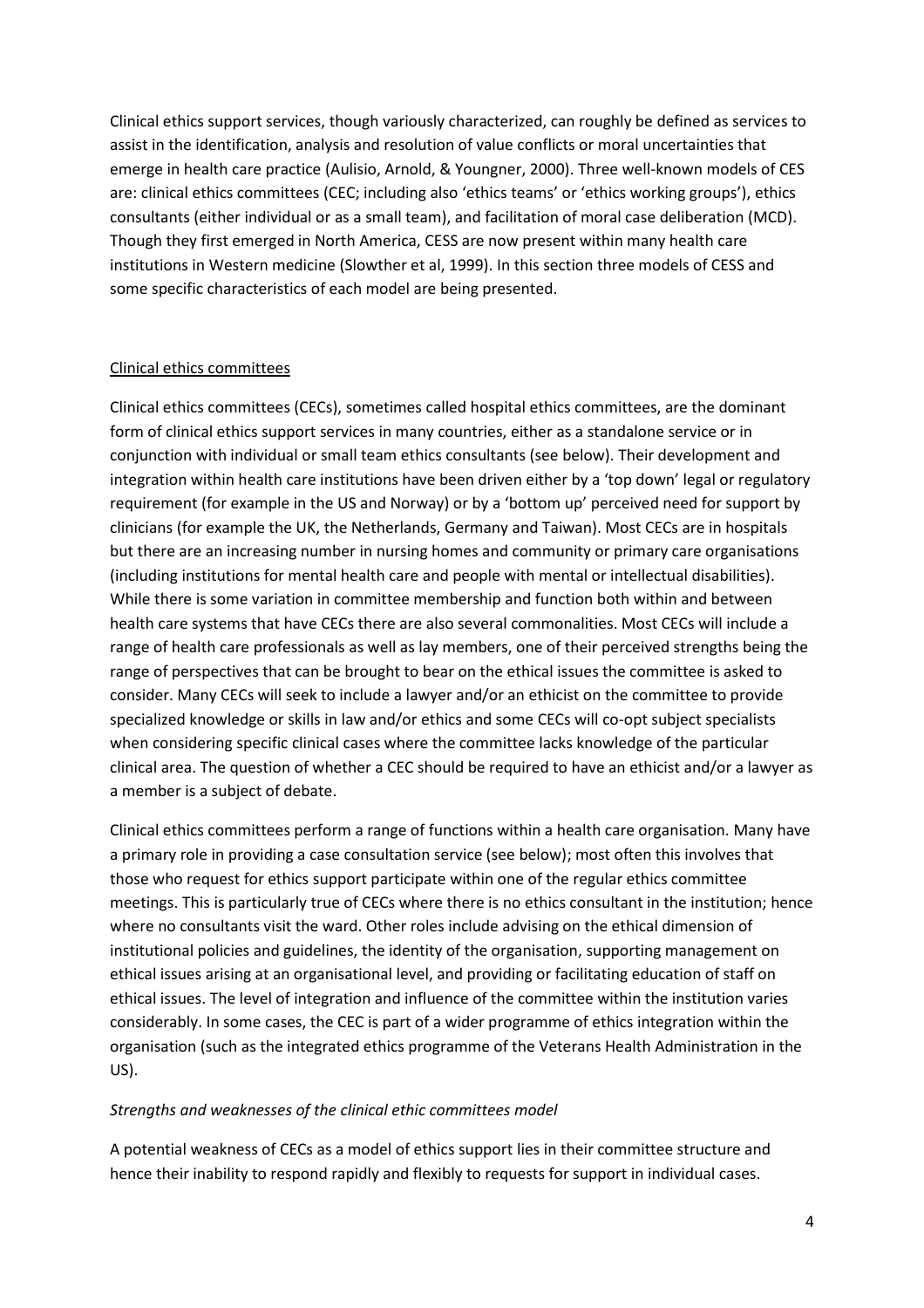Concerns have also been raised about the ethical legitimacy of a committee whose members do not necessarily have training in ethics. However a potential strength is the diversity of experience and value perspective within a committee that can be brought to bear on the ethical dilemmas presented. The role of a CEC is almost universally advisory with the ultimate decision making authority and responsibility resting with the clinical team. This can result in a CEC being marginalised within the institution as it is seen as more of a forum for discussion than being integral to patient care. However, when a CEC is truly embedded in the institution, it can be seen as part of the multidisciplinary health care team, contributing a particular perspective to discussions about patient care.

## Ethics consultants: individuals and small teams

Clinical ethics consultation, as a CESS, is a service provided by an individual or a small team to help to identify, analyse and resolve value conflicts or uncertainties that arise in specific clinical cases (Aulisio et al, 2000). Ethics consultation may be offered as part of the mission of a clinical ethics committee or as an independent ethics consult service (see above). Though commonly tied to ethics committees and most prevalent in hospital settings, independent ethics consultation services and even individual ethics consultants appear to be growing in other health care settings including skilled nursing and hospice (O'Brien, 2005). Issues that typically come to ethics consultation include end of life decisions, informed consent and decision capacity, confidentiality and privacy, the role of surrogates in decision making, and a variety of issues related to resource allocation and access to care (Aulisio et al., 2000). The number and types of ethics consultations varies tremendously from institution to institution with some services doing hundreds per year and others doing none at all (Fox et al, 2007).

Clinical ethics consultants are at the most general level simply those who perform or offer ethics consultation, i.e., those who staff consult services, in health care settings. As such, "ethics consultants" run the gamut from health care professionals with little or no formal training in clinical bioethics and whose primary responsibilities are elsewhere (i.e., in medicine, nursing, social work or another of the many allied health professions) but who may or may not have developed substantial expertise through years of engagement, to health professionals formally trained in clinical bioethics to non-health professionals with formal training in clinical bioethics, bioethics, or philosophical or theological ethics who may or may not have substantial familiarity with or experience in clinical settings.

"Clinical ethics consultant" or "clinical ethicist" is also used in the literature to refer to a subset of those discussed above, i.e., persons who may devote themselves part or full time to clinical bioethics activities as a primary activity (e.g., consultation, education, policy review/development). Typically, such persons have either formal training in clinical bioethics or a closely related area or they have taken on the role of "ethics consultant" or "ethicist" over time and acquired skills and knowledge through direct experience. Such persons may staff ethics consultation services and play other roles in a robust clinical ethics program, department or center. For example, clinical ethicists may attend rounds, develop area specific expertise (e.g., neuroethics), offer clinical ethics education for clinicians, students and the broader community, and contribute scholarship the research, presenting at conferences, and publishing articles or books. Though initially most common in major academic medical centers and teaching hospitals in North America, clinical ethicists appear to be increasingly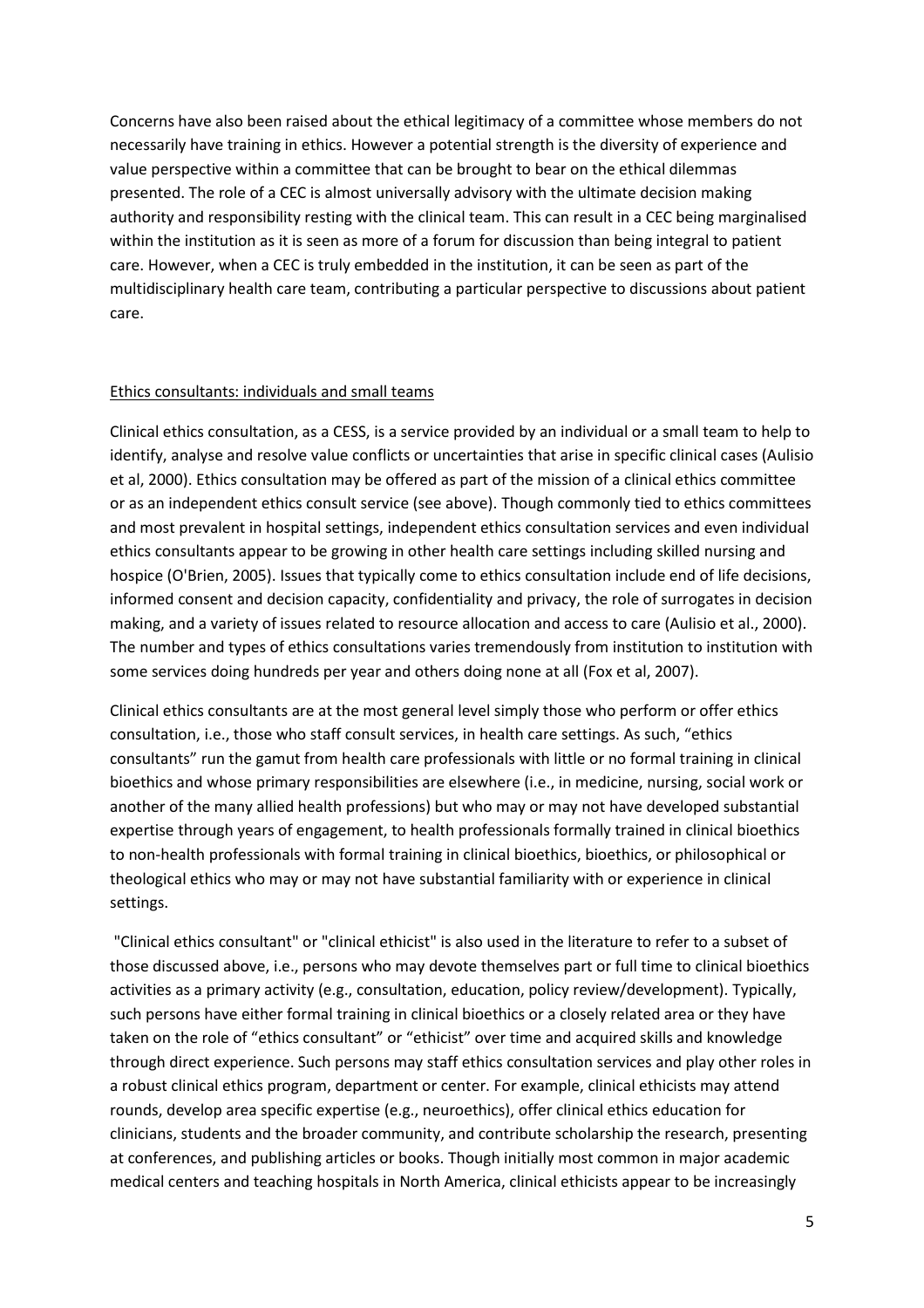present in academic medical centers or teaching hospitals within health care institutions in Western medicine. In addition, clinical ethicists appear to be becoming more common, yet slowly, in clinical settings that are not closely tied to academic medicine.

## *Strengths and weaknesses of the ethics consultant model*

Unlike the ethics committee model for CESS discussed above, the ethics consultant model has the advantage of being quickly responsive to need and adaptable to circumstances. For example, ethics consultants, whether as a small team or as individuals, can more readily meet with patients, family, and members of the care team when the need arises. They can also engage in multiple conversations with involved parties, following a case over a number of days if necessary, while also being present to units or floors as needed. In addition, to the extent that ethics consultants are formally trained in clinical bioethics and/or have developed clinic bioethics expertise through experience over the years, the ethics consultant model is closer to the type of specialty and subspecialty model expert model that is characteristic of clinical settings.

Unfortunately, some of the ethics consultant model's strengths also suggest its primary weaknesses. The responsiveness and adaptability of a small team or individual comes with the cost of affording fewer perspectives than are possible with full ethics committees. Similarly, by more closely conforming to the expert model characteristic of clinical settings, the ethics consultant model risks enabling clinicians to avoid ethical issues by "turfing" them to "ethics", rather developing a facility in engaging them directly . Such "turfing" also risks undermining the fact that health professionals, patients and family members are normally the primary moral decision makers – a fact taken very seriously for our next model for CESS, moral case deliberation, considered below.

## Moral case deliberation

A moral case deliberation (MCD) consists of a group meeting with various participants who systematically reflect on one of their moral questions within a concrete clinical case from their practice (Molewijk et al, 2008). MCD is often understood as a joint moral inquiry into how to answer a specific moral question by means of reflecting upon each other's presuppositions, normative reasoning and the way participants reach a normative conclusion within the factual circumstances of the case. The (dis)connection between the facts of the case and the normative reasoning of the participants is an important analytical aspect of MCD. In MCD it is assumed that every participant has an equal possibility to reflect upon what is morally wise or good to do; hypothetical reasoning, hierarchical knowledge claims and expert knowledge claims are avoided as far as it concerns the moral answer to the moral question. A central aspect of MCD is creating a dialogue (instead of a discussion) since the epistemological assumption is that through the process a joint dialogue and constructive disagreement moral knowledge and wisdom evolves (Widdershoven & Molewijk, 2010).

Overall, the main focus concerns the central question: ''what should we consider as the morally right thing to do in this specific situation and how should we do it rightly?'' However, also more philosophical or conceptual questions are at stake (e.g. ''what is respect?'', ''what does understanding mean?'', "How much anger is allowed?") (Abma et al, 2009). Five central, often co-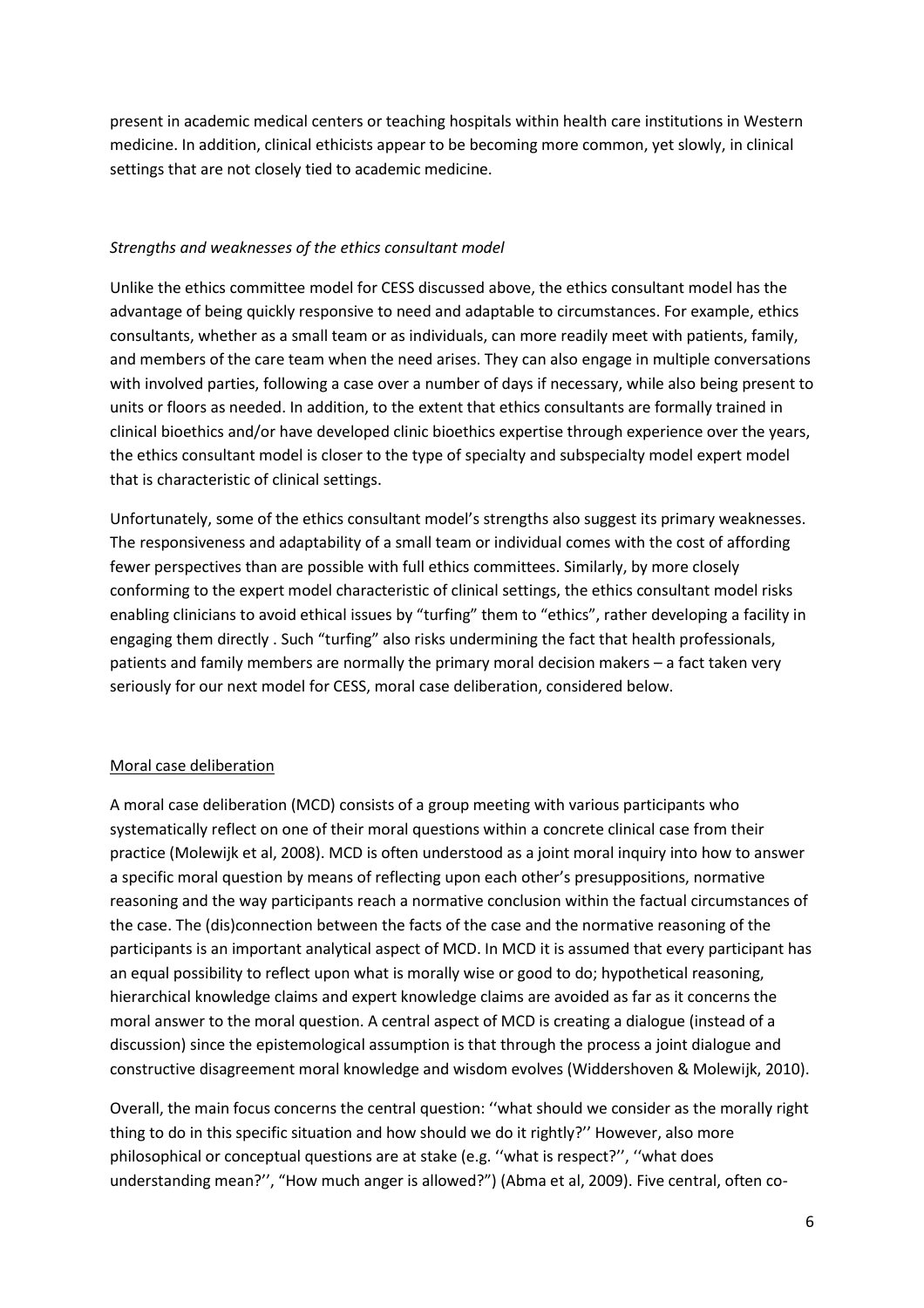existing, goals of moral case deliberation are: (1) to reflect on the case and to improve the quality of care within that case; (2) to reflect on what it means to be a good professional and to enhance professional's moral competencies, (3) to improve the multidisciplinary cooperation, (4) to develop, implement or adjust policies and guidelines, and (5) to support and enhance the institutional culture. Within MCD emotions may also play a role, although there specific function within MCD is to support the moral inquiry. The reflection, which often takes 45 min to 90 minutes, is facilitated by a trained facilitator (Stolper et al, 2015) and structured by means of a selected conversation method (e.g. the dilemma method, the Socratic Method). The facilitator, an ethicist or someone who is trained in clinical ethics and conversation methods, does not give substantial advice and does not morally justify or legitimize a specific decision. The expertise of the facilitator consists of, among other things, fostering a sincere and constructive dialogue among the participants, keeping an eye on the moral dimension of the case, supporting the joint reasoning process, and helping the group in planning actions in order to improve the quality of care.

MCD can be organised in several ways (e.g. as an ad hoc MCD meeting when there is an urgent request; as a single event during a team or policy building day; as one of the activities within a specific project; as a structural activity on the ward). MCD can also be used within a CEC or by a CEC.

## *Strengths and weaknesses of the moral case deliberation model*

A strength of MCD as a model of CES is that all participants have and are given an equal say. Due to its strict focus on the methodology, participants not only learn to deal with a specific case but also learn to reflect together systematically and in a critical yet constructive manner. Furthermore, the moral responsibility stays within those who are confronted with the moral question since the MCD facilitator does not possess specific moral authority with the content of the case. Finally, MCD is often easily embedded within clinical practice. A potential risk of MCD as a model of CES is that participants merely focus on their individual reflections without taking into account the national, professional and institutional normative frameworks. Confusion about and a mismatch between the equal dialogue within MCD on the one hand and the hierarchical structure within the health care institution (including the formal decision-making responsibilities) at the other hand might also emerge. Finally, follow-up and possible policy implications at the institutional level of a single case discussion during a MCD need specific attention when MCD is offered.

## **2. Quality and training of CESS**

There is an ongoing debate in the field of CESS concerning what constitutes quality of CESS and how to strive and control for quality of CESS. With respect to education and training for those involved in CESS, professionalization in some capacity would seem to be inevitable. The fact that CESS directly and indirectly impacts patient care and the health professional-patient relationship is itself a rather powerful driver of the need for professionalization. In general, the debate on quality of CESS can be divided in three sub-debates: a) should there be any quality assurance? b) When aiming at quality assurance of CESS, how should one approach 'quality'? (E.g. should a training program, a specific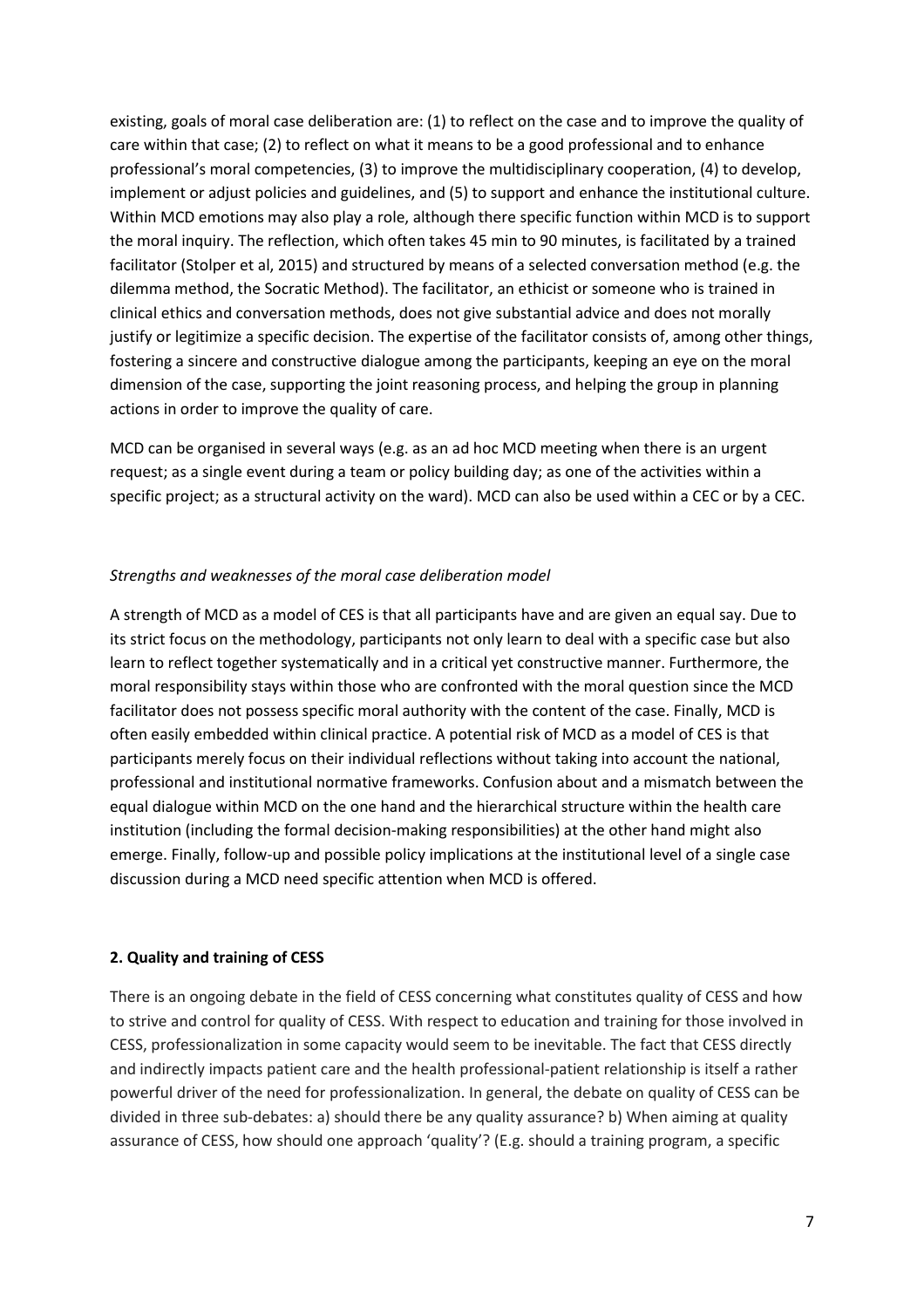CESS as such, or a single CESS staff member get accredited?), and c) What should be the consequences of negative quality assessments?

An example of the latter from the US has been suggested in a report from the ASBH Clinical Ethics Consultation Affairs Committee on "Certification, Accrediting and Credentialing of Clinical Ethics Consultants" (ASBH, 2010). They recommended development of a process for certifying the individual advanced practitioner "ethics consultant." More recently, the ASBH has published an 'aspirational' Ethics Code for ethics consultants (Tarzian et al, 2015). A more participatory and dialogical approach to quality assessment is coming from the Netherlands were CESS staff is developing various CESS quality guidelines (Molewijk et al, 2015). It is hard to imagine such a process not moving forward within both the US and Europe, even if only voluntary or aspirational in nature

As in the US, some European countries have developed a range of different training programmes, ranging from one day seminars to certificated course and modules in Masters Programmes, are available. An initiative at the European level came from the European Clinical Ethics Network (ECEN): they offered an 8-days ECEN Summer school in Clinical Ethics Support with various models of clinical ethics support (Italy, 2012). In a few countries, for example Norway, the training of clinical ethics committees is organised centrally at the Centre for Medical Ethics at the University of Oslo and supported by structural government funding. They do this by offering several annual educational conferences and courses, the dissemination of new insights from ethics and scientific research; by offering guidance (e.g. manuals, text books, tools/methods, etc.) and by means of policy development on the national level. This promotes consistency of quality standards across CECs. However in most European countries training is ad hoc with no national requirement or oversight of the training programme.

This raises questions about both the quality and impact of the training programs and, in the end, the quality of the service provided in individual institutions. In the UK, CECs have been criticised for a lack of consistency and transparency in relation to the quality of their work and their authority to provide advice on ethical dilemmas. This critique also applies to CESS outside the UK. Surveys of CESS in the US, Canada and the UK have found that less than half of members of CESS have had formal training or supervision from someone experienced in CESS (Slowther et al, 2012). The debate on quality standards and training for members of CESS raises the question of what counts as quality in this field, and in turn what are the goals of CESS. As it has been described in this chapter, CESS are diverse in both form and function. To determine if a particular service is providing a quality service one need to know what kind of service they aim to provide. Related to the debate on whether and how to assure quality of CESS, is the increased attention on (quality of) training programs for CESS staff. Internationally, there is a lack of accredited training programs for CESS staff. At the same time, there is a growing number of uncertified training programs being developed and offered.

## **3. Evaluation of CESS, CESS outcomes and its impact on quality of care**

One way of paying attention to quality of CESS (and their staff) is by means of doing empirical evaluation research. CESS evaluation research is growing rapidly. In general, CESS evaluation research can be divided into three parts: a) the evaluation of the CESS itself (how is the service, its structure and its methodology evaluated?); b) the evaluation of the outcomes of CESS (e.g. what did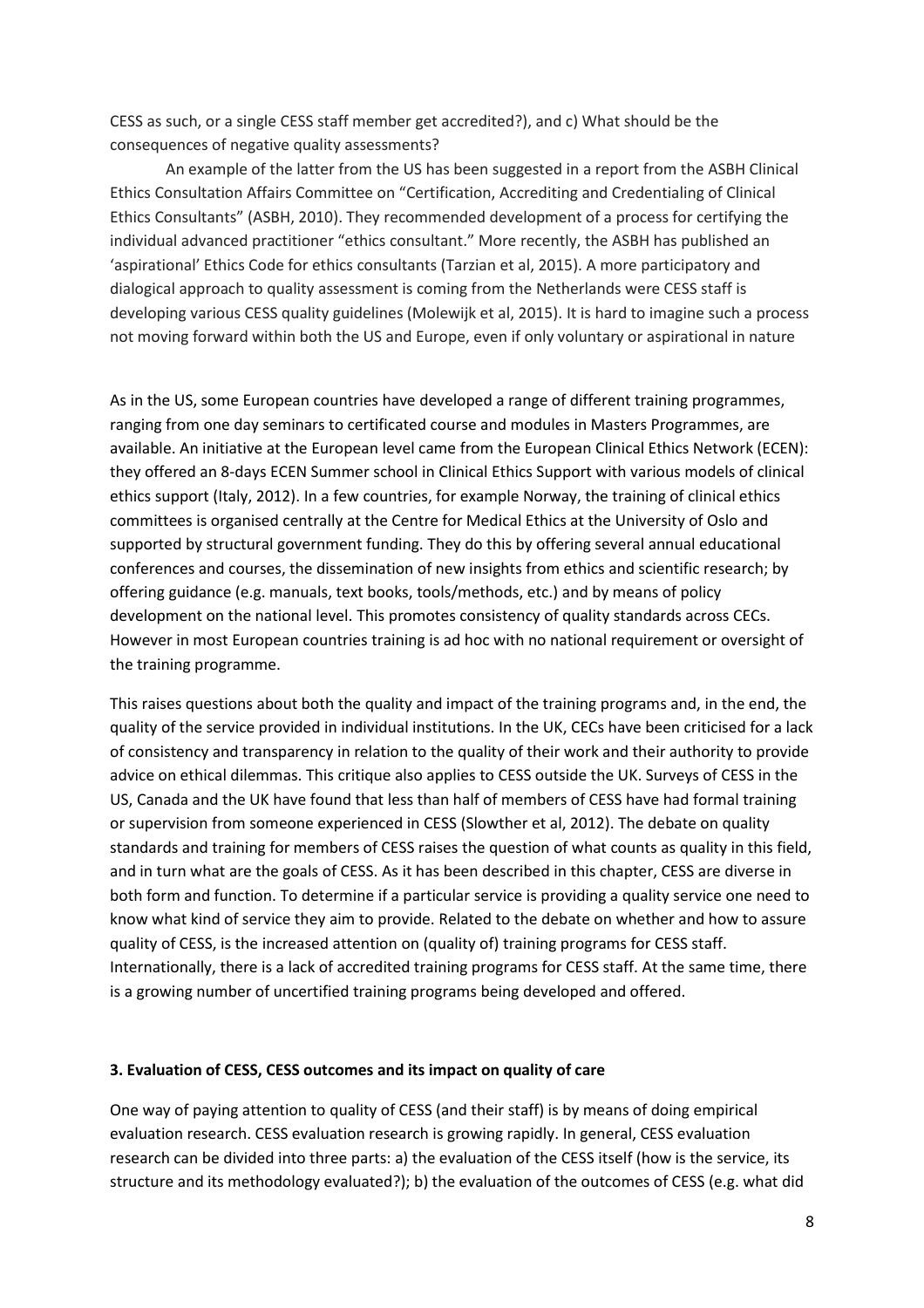the requester learn from the CESS and in which way did it contribute to, for example, team cooperation and moral competence of the professionals); and c) the evaluation of the impact on, or the contribution to, the actual quality of care (e.g. in which way is the decision-making process and the involvement of patients improved?). Within evaluation research, both the research outcomes (i.e. the results of the research) and the research process itself provide ways of focusing explicitly on the quality of structure, process, content and impact of CESS (Schildmann et al, 2013).

Two general trends in the evaluation of CESS are identified: 1) the increasing range of and sophistication of outcomes used in evaluation research (compared to simple user satisfaction surveys prevalent in early evaluation studies); and 2) the increasing rigour of research design to include validated questionnaires studies (Svantesson et al, 2014) and long-term mixed methods follow-up studies. In addition to evaluation research other research themes in CESS include the role of emotions in CESS; the evaluation of the training of CESS staff; the implementation of CESS within health care institutions; and the participation of patients and relatives within CESS.

## **Conclusion**

This chapter presented a brief description of clinical ethics support services (CESS) in the US and Europe. While CESS activities started in the 1970s in the USA, the last two decades CESS is evolving rapidly as a clinical practice and professional community within Europe as well. CESS related activities (such as journals, conferences, trainings, and evaluation research projects) seem to grow further every year. There are various forms for CESS and even within a specific form of CESS, there is a huge variety in how the CESS activity is performed. Along with the increased attention for CESS comes the discussion on defining quality of CESS staff, CESS activities and CESS training. Recent debates on developing standards for quality of CESS clearly demonstrate that there is no consensus on what that quality exactly is and how to develop or guarantee it. However, there seems to be a growing consensus that quality assurance is needed in the near future. Recently, CESS communities produced an ethics code for ethics consultants (ASBH) and a handbook on best practices and quality guidelines within CES (the Netherlands). In the meantime, recent initiatives for developing (inter)national CESS training programs and evaluation research focusing on evaluating quality, outcomes and CESS' impact on quality of care are alternative ways of developing quality of CESS. Finally, both international and national infrastructures for CESS and CESS staff (such as subsequently ASBH and ECEN, and the UK, Norway and the Netherlands) can play an important role in sharing experiences and further develop the professional quality of CESS and its actual contribution to the quality of care in clinical practice.

## **Conflict of interest statement**

The authors hereby state that they do not have any conflict of interest.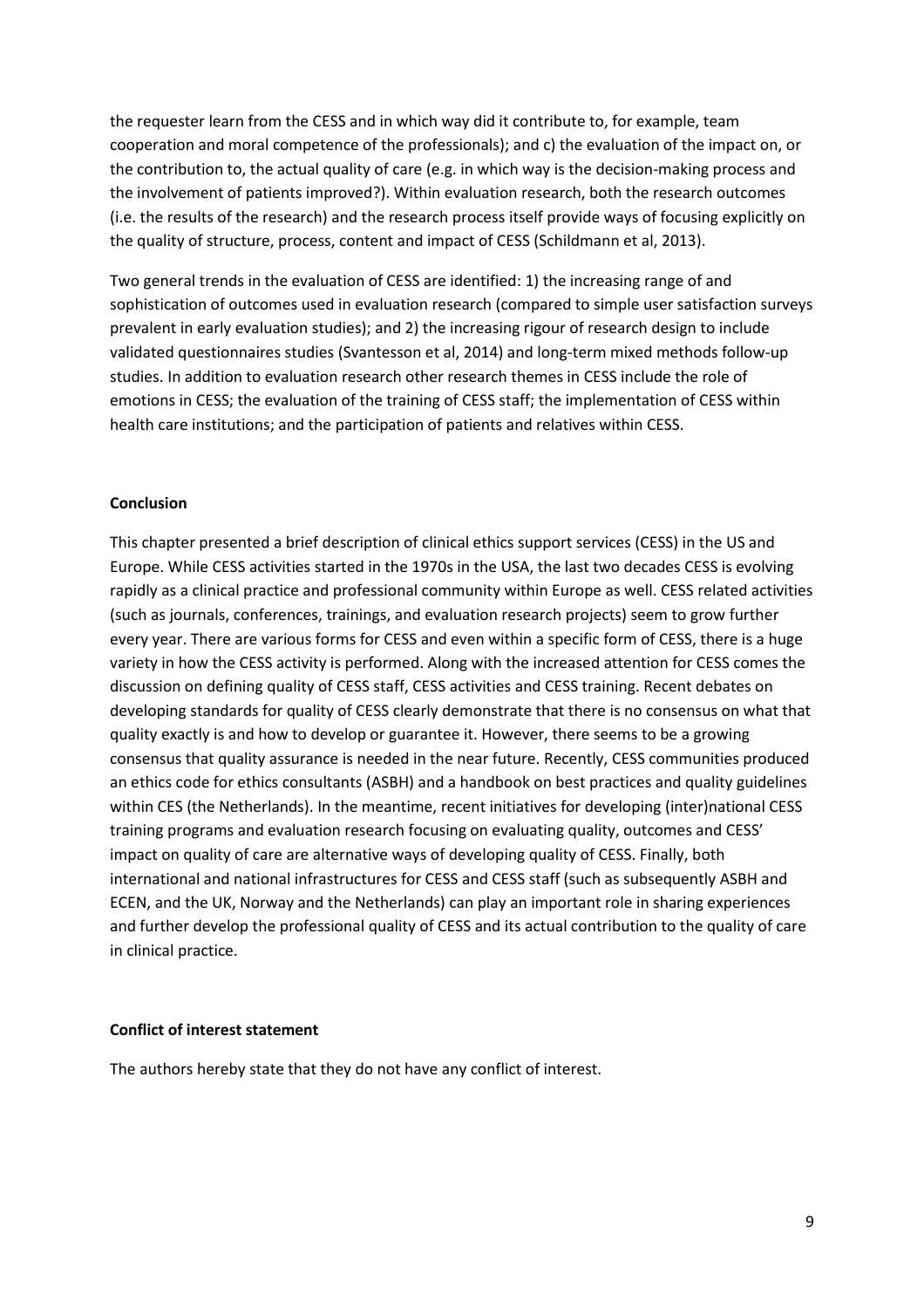#### **Cross references**

Applied Ethics Applied Ethics Bioethics: Clinical Clinical Ethics: Accreditation Clinical Ethics: Consultation Clinical Ethics: Infrastructure Clinical Ethics: Methods Committees: Clinical Ethics Committees Communication: Ethics **Consultation** Deliberation Discourse Ethics **Hermeneutics** Medicine and Ethics Organizational Ethics **Principlism** Professional Ethics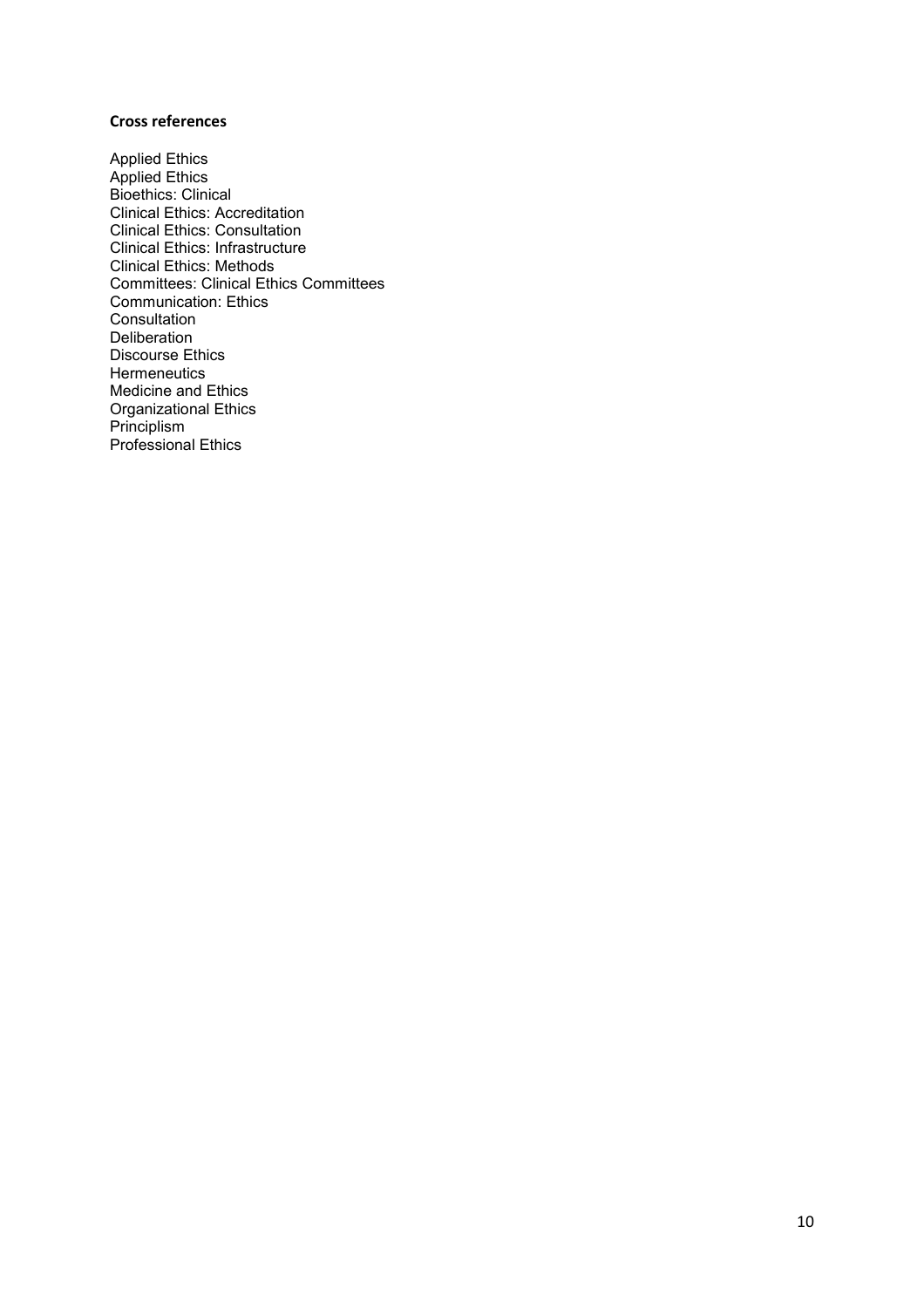#### **References**

- Abma, T., B. Molewijk, G. Widdershoven (2009). Good care in ongoing dialogue. Improving the quality of care through moral deliberation and responsive evaluation. In: *Health Care Analysis* 17 (3): 217-235.
- ASBH (2010). CECA Report to the Board of Directors: Certification,Accreditation, and Credentialing (C/A/C) of Clinical Ethics Consultants.
- Aulisio, M. P., Arnold, R. M., & Youngner, S. J. (2000). Health care ethics consultation: nature, goals, and competencies. A position paper from the Society for Health and Human Values-Society for Bioethics Consultation Task Force on Standards for Bioethics Consultation. *Ann Intern Med, 133*(1), 59-69. doi: 200007040-00012 [pii]
- Fox, E., Myers, S., & Pearlman, R. A. (2007). Ethics consultation in United States hospitals: a national survey. [Research Support, Non-U.S. Gov't Research Support, U.S. Gov't, Non-P.H.S. Research Support, U.S. Gov't, P.H.S.]. *Am J Bioeth, 7*(2), 13-25. doi: 10.1080/15265160601109085
- Molewijk, B, T. Abma, M. Stolper, G. Widdershoven (2008). Teaching ethics in the clinic: The theory and practice of moral case deliberation. *J Med Ethics*, 34, 120 -124.
- Molewijk, B., L. Hartman, F. Weidema, Y. Voskes, G. Widdershoven (2015). Fostering the Ethics of Ethics Consultants in Health Care: An Ongoing Participatory Approach. *Am J Bioeth*; 15(5): 60- 2*.*
- O'Brien, L. A. (2005). Establishing and educating a long-term care regional ethics committee: the NJ model. *J Am Med Dir Assoc, 6*(1), 66-67. doi: 10.1016/j.jamda.2004.12.013
- Pedersen, R., S. Hurst, J. Schildmann, S. Schuster, B. Molewijk (2010). The development of a descriptive evaluation tool for clinical ethics case consultations. *Clinical Ethics*, 5, p. 136-141.
- Schildmann, J., B. Molewijk, L. Benaroyo, R. Førde, G. Neitzke (2013). Evaluation of clinical ethics support services and its normativity. *J Med Ethics* 39(11), 681-5.
- Slowther, A.M., T. Hope, C. Bunch (1999). Clinical ethics committees in the UK. *J R Coll Physicians Lond, 33*(3), 202-203.
- Slowther, A.M., L. McClimans, C. Price (2012). Development of clinical ethics services in the UK: a national survey, *J Med Ethics* 38(4):210-4.
- Stolper, M., B. Molewijk, G. Widdershoven (2015). Learning by doing. Training health care professionals to become facilitators of moral case deliberation. *HEC Forum* 27(1):47-59. doi: 10.1007/s10730-014-9251-7.
- Svantesson, M., J. Karlsson, P. Boitte, J. Schildmann, L. Dauwerse, G. Widdershoven, R. Pedersen, M. Huisman, B. Molewijk (2014). Outcomes of Moral Case Deliberation - the development of an